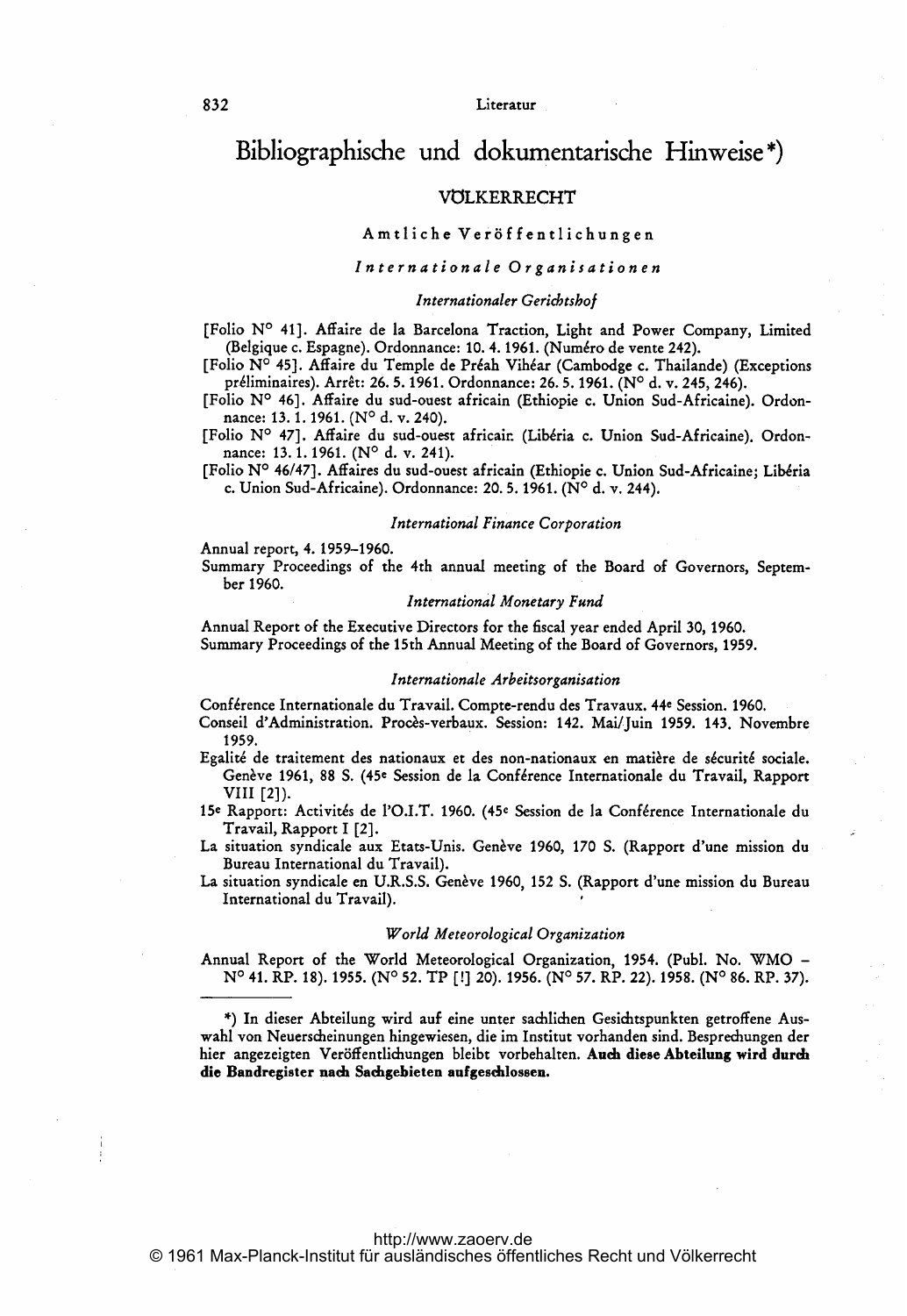## Andere tnternationale Organisationen

#### Bank für internationalen Zahlungsausgleicb

## 31. Jahresbericht, 1. 4. 1960 - 31. 3. 1961. Basel, <sup>191</sup> S.

## Europäische Gemeinschafi für Kohle und Stahl

- Hohe Behörde: 9. Gesamtbericht über die Tätigkeit der Gemeinschaft. 1. 2. 1960 31. 1. 1961. Luxemburg, 1961, 491 S.
- Sammlung des Arbeitsrechtes. 2. Das Arbeitsrecht in der Gemeinschaft: XI. Der Schutz der Arbeitnehmer bei Verlust des Arbeitsplatzes von G. Boldt u. a. Luxemburg, 1961, 529 S.

#### EuroPäiscbes Parlament

- Verhandlungen, ausführliche Sitzungsberichte. No. 26 und 27: Sitzungsperiode März-April 1960, 26. 3.-1. 4. 1960. 321 S. und Namentliches Verzeichnis. No. 28 und 29: Sitzungsperiode Mai 1960, 10. 5.-18. 5. 1960. 363 S. und Namentliches Verzeichnis. No. 30 und 31: Sitzungsperiode Juni-Juli 1960, 27. 6.-1. 7.1960. 234 S. und Namentliches Verzeichnis.
- 7. Gemeinsame Tagung der Beratenden Versammlung des Europarats und des Europäischen Parlaments, Straßburg, 24. und 25.6. 1960, ausführlicher Sitzungsbericht.

Jahrbuch des Europäischen Parlaments, 1959-1960. Luxemburg, 1960, 507 S.

## Europarat

- Conseil de l'Europe, Assemb16e Consultative: 12e Session: 2e partie, 21.-29. 9. 1960. Ordres Europarat<br>Conseil de l'Europe, Assemblée Consultative: 12e Session: 2e partie, 21.–29. 9. 1960. Ordres<br>du Jour et Procès-verbaux, Comptes-rendus des Séances, Documents, Textes adoptés.<br>Rules of Court of the European Court Conseil de l'Europe, Assemblée Consultative: 12e Session: 2e partie, 21.–29. 9. 1960. Ordres<br>du Jour et Procès-verbaux, Comptes-rendus des Séances, Documents, Textes adoptés.<br>Rules of Court of the European Court of Human R
- 
- la Commission Européenne des Droits de l'Homme. Straßburg, 1960, 62 S.

# General Agreement on Tariffs and Trade

The activities of GATT 1960/61. Geneva: April 1961. <sup>34</sup> S. (Sales No. GATT/1961-3). Basic instruments and selected documents, Suppl. 9. February 1961. 268 S. (GATT/1961-1).

Developments in commercial policy. A semi-annual survey, No. 1. Geneva: January-June 1960.90S.

International trade 1959. Geneva: 1960.189 S. (GATT/1960-3).

#### Gericbtsbof der Europaiscben Gemeinschaflen

Sammlung der Rechtsprechung des Gerichtshofes. Band VI, 1960. Luxemburg. Teil 1, 585 S., Teil II in einzelnen Heften.

#### Westeuropäische Union

The Assembly of Western European Union: Proceedings, 6th Session, 1960, Part I, June 1960, Vol. <sup>I</sup> Assembly Documents. Vol. 2 Minutes, Official Report of Debates.

## Einzelstaaten

Die Flucht aus der Sowjetzone und die Sperrmaßnahmen des kommunistischen Regimes vom 13. August <sup>1961</sup> in Berlin. Hrsg. vom Bundesministerium für Gesamtdeutsche Fragen. Bonn und Berlin (veröffentlicht am 7.9.1961). 159 S. <sup>1</sup> Karte.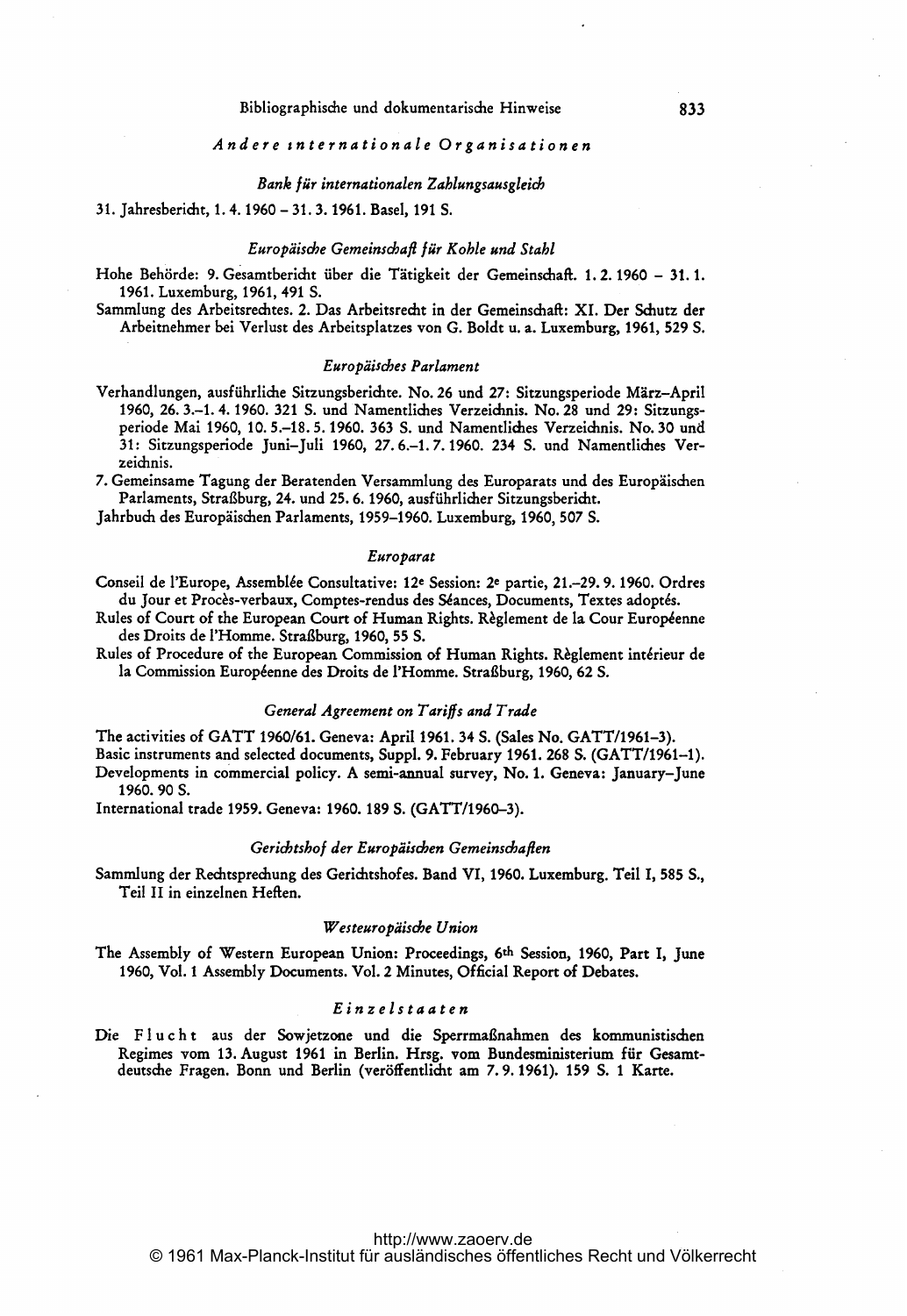## 834 Literatur

#### Schrif ttum

- Anouil, Gilles: La Grande-Bretagne et la Communauté Européenne du Charbon et de l'Acier. Issoudun 1960: Laboureur. 221 S. Bordeaux, Thèse de droit.
- <sup>r</sup> <sup>a</sup> <sup>y</sup> <sup>a</sup> Raffl, Rodrigucz: EI derecho internacional interpretado por la Corte Suprema de Justicia (1863-1956). Introdución por... Rosario: Facultad de Ciencias, Económicas y Politicas 1958. XLII, 284 S.
- A <sup>s</sup> <sup>s</sup> <sup>o</sup> <sup>c</sup> <sup>i</sup> <sup>a</sup> <sup>z</sup> <sup>i</sup> <sup>o</sup> n <sup>e</sup> Europea di Libero Scambio. <E.F.T.A.) Convenzione <sup>e</sup> annessi. Introd. di Errezero. Padova: Cedam 1960. 306 S. (Pubblicazioni della Societä Italiana per l'Organizzazione Internazionale. Documenti 12.)
- Baechle, Hans-Ulrich: Die Rechtsstellung der Richter am Gerichtshof der Europäischen Gemeinschaften. Berlin: Duncker & Humblot (1961). 149 S. (Schriften zum Öffentlichen Recht. Bd. 6.)
- B e l a d i e z, Emilio: Diplomacia y diplomáticos. Madrid 1960: (Imprenta Maestre). 177 S.
- Belorusskaja SSR v mezdunarodnych otnosenijach. Mezdunarodnye dogovory, konvencii <sup>i</sup> soglasenija Belorusskoj SSR <sup>s</sup> inostrannymi gosudarstvami (1944-1959>. (Red.: K. V. Kiselev.) Minsk: Verl. d. Akademie d. Wissenschaften d. Weißrussischen Sowjetrepublik 1960. <sup>1049</sup> S. (Ministerstvo inostrannych del BSSR. Otdel pravovych nauk Akademii nauk BSSR.) [Die internationalen Beziehungen der Weißrussischen Sowjetrepublik. Völkerrechtliche Verträge, Konventionen und Vereinbarungen mit fremden Staaten, 1944-1959.]
- B <sup>i</sup> <sup>e</sup> h 1, Hans-Hinrich: Minderheitenschulrecht in Nord- und Südschleswig. Das dänische und schleswig-holsteinische Minderheitenschulrecht beiderseits der deutsch-dänischen Grenze in seiner Entwicklung seit 1945. (Hamburg:) Heitmann (1960). <sup>131</sup> S. (Veröffentlichungen des Instituts für Internationales Recht an der Universität Kiel. 44.)
- Bossin, André: Les Nations et l'Organisation mondiale de la Paix. Préf. de Robert Buron. Paris: Economie et Humanisme, Les Editions Ouvrières (1960). 309 S.
- La Comunità Economica Europea. Milano: Giuffrè 1960. IV, 339 S. (Cicli di Conversazioni. 1.) (Centro Internazionale di Studi e- Documentazione sulle Comunitä Europee.)
- D <sup>o</sup> <sup>r</sup> <sup>s</sup> <sup>c</sup> h, Eberhard: Der gegenwärtige Stand der jugoslawischen Völkerrechtslehre. Herrenalb/Schwarzwald: Verl. f. Internationalen Kulturaustausch 1960. 104 S. (Studien des Instituts für Ostrecht, München. Bd. 11.)
- D r o z, Jacques: L'Europe centrale. Evolution historique de l'idée de «Mitteleuropa». La conception metternichienne de l'Europe centrale. - Frédéric List et l'idée de Mitteleuropa. - L'idée de Mitteleuropa et la Révolution de 1848. - Les adversaires de la «Petite Allemagne» de Bismarck. - Le développement de l'idée fédérale en Autriche de 1859-1867. – L'Autriche-Hongrie face aux problèmes nationaux (1867-1914). – La Mitteleuropa de Friedrich Naumann et la fin de l'Autriche-Hongrie. – L'Europe centrale balkanisée (1918-1945). Paris: Payot 1960, 283 S. (Bibliothèque historique.)
- L'Eu r o p e et le Monde. Recueil d'études, de rapports et de discours 1945-1960. (En Hommage à Fernand Dehousse au service du droit des gens à l'Université et dans la vie internationale.) Paris: Libr. Générale de droit et de jurisprudence 1960. XV, 618 S.
- Eustathiades, Constantin Th.: Etudes de droit international. Melétai Diéthnus Dikaíu. 1929-1959. T. 1-3. Athènes: Klissiounis 1959.
- F <sup>a</sup> <sup>b</sup> <sup>e</sup> <sup>I</sup> a, Isidro: Intervention. Paris: Pedone 1961. <sup>236</sup> S. (Publications de la Revue générale de droit international public. Nouvelle série. N. 2.)
- Feis, Herbert: Between War and Peace. The Potsdam Conference. Princeton, N. J.: Princeton Univ. Press 1960. VIII, 367 S.
- F e r n a n d e z S h a w, Felix G.: La Organización de los Estados Americanos (O.E.A.). Una nueva visión de América. Madrid: Ediciones Cultura Hispánica 1959. 770 S.
- F <sup>r</sup> <sup>a</sup> <sup>g</sup> <sup>a</sup> <sup>I</sup> <sup>r</sup> <sup>i</sup> <sup>b</sup> <sup>a</sup> <sup>r</sup> <sup>n</sup> e, Manuel: Guerra y diplomacia. En el sistema actual de las relaciones internacionales. Madrid: Ediciones Europa. 1960. 356 S. (Ediciones Europa. 9.)

G <sup>h</sup> <sup>o</sup> <sup>s</sup> h, Sunil Kanti: The Anglo-Iranian Oil Dispute. A study of problems of nationali-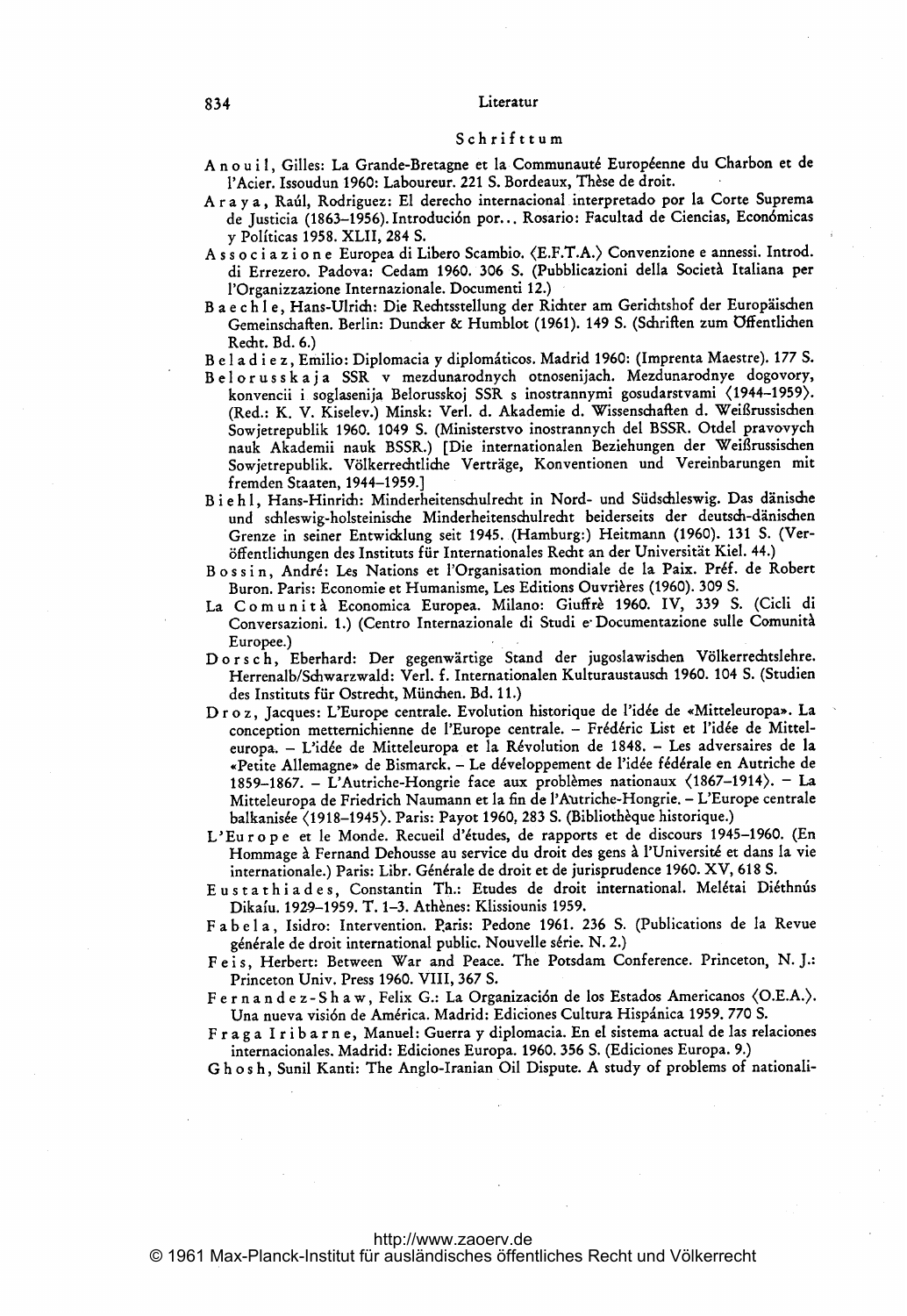zation of foreign investment and their impact on international law. (Thesis.) Calcutta, India: Mukhopadhyay 1960. XIV, 340 S.

- H <sup>a</sup> <sup>s</sup> <sup>a</sup> n, K. Sarwar: Pakistan and the United Nations. Prep. for the Pakistan Institute of International Affairs and the Carnegie Endowment for International Peace. New York: Manhattan Publ. Comp. 1960. IX, 328 S. (National Studies on International Organization.)
- <sup>I</sup> n <sup>s</sup> <sup>t</sup> <sup>i</sup> <sup>t</sup> <sup>u</sup> <sup>c</sup> <sup>i</sup> <sup>o</sup> n <sup>e</sup> <sup>s</sup> Europeas. Estudios realizados por la Academia Aragonesa de Ciencias Sociales e Instituto de Estudios Europeos de la Facultad de Derecho (Universidad de Zaragoza>. (Autores: Buendia Dessy [u. a.]) Zaragoza: (El Noticiero) 1960. 191 S. (Publicaciones de la Caja General de Ahorros de la Inmaculada Concepci6n. 5.)
- Juris prudence de la Commission de Recours des Réfugiés siégeant à Paris au Palais Royal, reproduite par les soins du Haut Commissariat des Nations Unies pour les re'fugi6s. Pr6f. de Ren6 Cassin. Introd. de Andre Heilbronner. Paris: Dalloz 1961. XLVI, 133 S.
- Koenig, Paul: Gonzague de Reynold. Die föderalistischen Grundlagen seines europaischen Gedankens. Winterthur: Keller 1960. XX, <sup>106</sup> S.'
- Lapie, Pierre-Olivier: Les Trois Communautés: Charbon-Acier, Marché Commun, Euratom. Paris: Fayard (1960). 198 S.
- Le c a, Jean: Les techniques de révision des conventions internationales. Préface de Renéjean Dupuy. Paris: Pichon et Durand-Auzias 1961. IV, 330 S. (Bibl. de droit international. T. 14).
- Marchesi, Francesco M.: Il Concordato Italiano dell'11 febbraio 1929. Napoli: M. d'Auria Editore Pontificio, 1960. VIII, 322 S.
- Marinus, J. H.: De Internationale Rechtsbank in Saarland. 1956-1959. Leiden: Sijthoff 1960.358 S.
- Martins, Armando: Direito Consular Internacional. Publicado sob os auspícios do Ministério dos Negócios Estrangeiros. Lisboa: Imprensa Nacional de Lisboa 1961. 456 S.
- M o l o d c o v, S(tephan) V(asil'evic): Mezdunarodno-pravovoj rezim otkrytogo morja i kontinental'nogo, sel'fa. Moskau: Verl. d. Akademie d. Wissenschaften d. UdSSR 1960. 347 S. (Akademija nauk SSSR. Institut gosudarstva i prava.) [Das völkerrechtliche Regime des offenen Meeres und des "Continental Shelfs".]
- Nationalism and International Progress. Comp. and ed. by Urban G. Whitaker, Jr. San Francisco, Calif.: Chandler (1960). XIV, 136 S. (Chandler Studies in International and Intercultural Relations.)
- 0 <sup>o</sup> <sup>r</sup> <sup>I</sup> <sup>o</sup> <sup>g</sup> en Vrede. Congres aangeboden aan de Universitaire Gemeenshap van de Rijksuniversiteit te Utrecht door het Collegiurn Studiosorum Veritas, ter gelegenheid van zijn 14e lustrum, 19 tot en met 23 mei 1959. Utrecht, Nijmegen: Dekker & van de Vegt 1960. VIII, 191 S.
- R <sup>a</sup> <sup>f</sup> <sup>f</sup> <sup>e</sup> 1, Rainer: Die Rechtsstellung der Vatikanstadt. Bonn: Bouvier 1961. <sup>175</sup> S. (Sdiriften zur Rechtslehre und Politik. Bd. 31.)
- Roeling, B. V. A.: International Law in an Expanded World. Amsterdam: Djambatan (1960). XXV, <sup>126</sup> S. (Contributions to the Progressive Development of International Law.)
- u b i n, Charles: Les Accords de Paris du 23 octobre 1954. Neuchâtel 1960: Délachaux<br>et Niestlé. 126 S. Neuchâtel, Thèse de droit.
- et Niestlé. 126 S. Neuchâtel, Thèse de droit.<br>S a a d i a, Emile: Le Marché Commun et son combat. Préf. de Bernard Ducros. Paris: Pichon et Durand-Auzias 1960. X, 239 S. Saad ia, Emile: Le Marche Commun et son compat. Fier. de Bernard Ducros. Tans.<br>Pichon et Durand-Auzias 1960. X, 239 S.<br>Slussser, Robert M. – Jan F. Triska – George/Ginsburgs – Wilfred O. Rei-
- n e r s : A Calendar of Soviet Treaties 1917-1957. Stanford, Calif.: Stanford Univ. Press 1959. XII, <sup>530</sup> S. (The Hoover Institution on War, Revolution, and Peace. Documentary Series. N. 4.)
- Stein, Eric Thomas L. Nicholson: American Enterprise in the European Common Market. A Legal Profile. Vol. 1. 11. Ann Arbor: The University of Michigan Law School 1960. XXIV, 510 S. und XXIX, 732 S.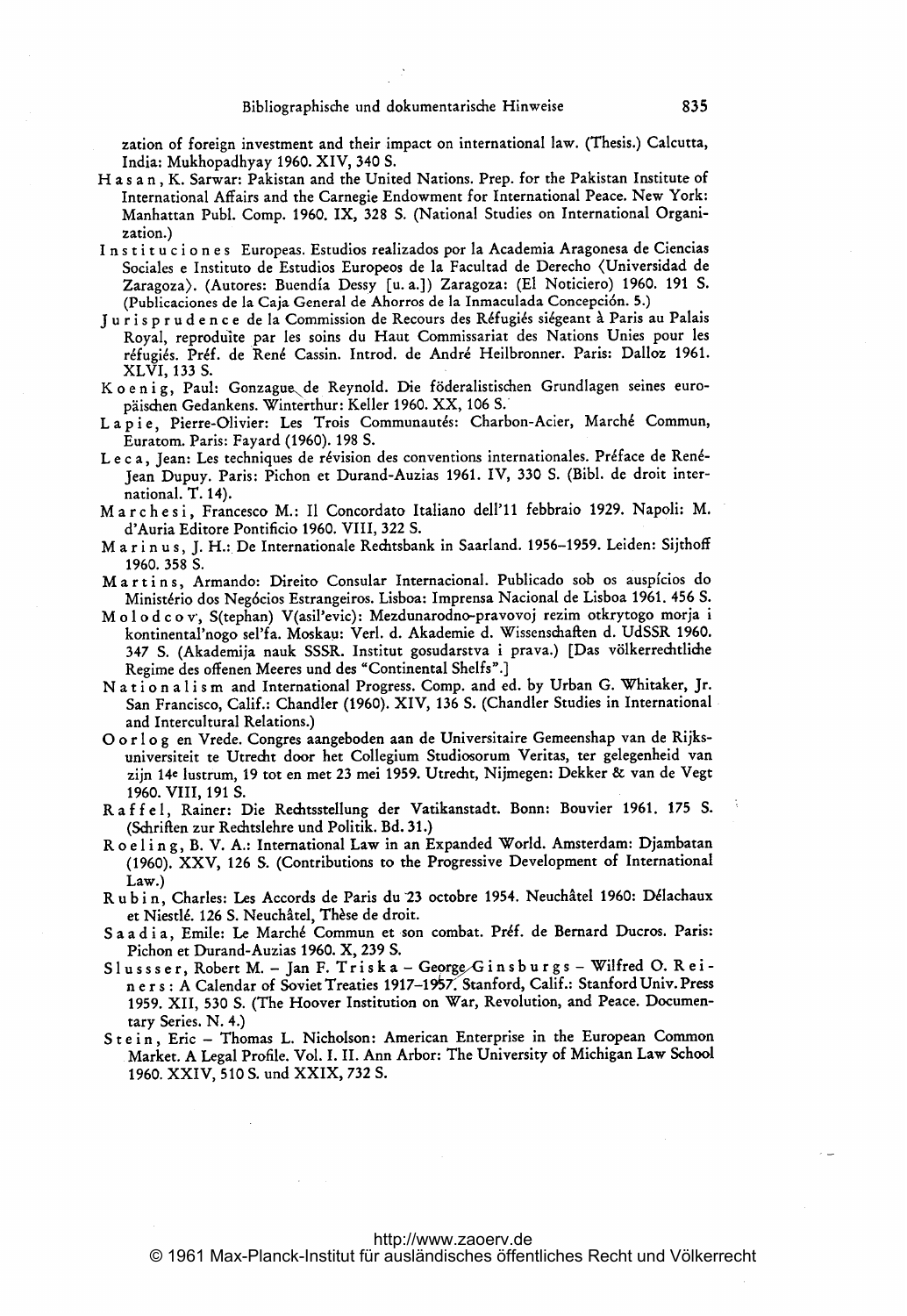## 836 Literatur

- Ta d j b a k h c h e, Gholam-Reza: La question des Iles Bahrein. Préf. de Gilbert Gidel. Paris: Pedone 1960. XVI, 389 S., 2 gef. Kten (Publications de la Revue Générale de Droit International Public. Nouvelle Série. N. 1.)
- Tr a n-M i n h Ti e t : Coexistence pacifique et Réunification du Viet-Nam. Paris: Nouvelles Editions Latines (1960). 123 S.
- The United Nations: The continuing debate. Comp. and ed. by CharlesA. McClelland. San Francisco, Calif.: Chandler (1960). XII, 198 S. (Chandler Studies in International and Intercultural Relations.)
- Ve i c o p o u l o s, Nicolas: Traité des territoires dépendants. T. 1. Le Système de Tutelle d'après la Charte de San Francisco. Athènes: (Les Presses de l'Institut Français d'Athènes; Paris: Sirey) 1960. 521 S.
- Ver p l a e t s e, Julian G.: International Law in Vertical Space. Air. Outer space. Ether. South Hackensack, N. J.: Rothman, (Madrid: Raycar) 1960. X, 505 S.,
- Wei des, Nikolaus P.: Das Finanzrecht der Europäischen Gemeinschaft für Kohle und Stahl. Ein Beitrag zur Lehre vom internationalen Finanzrecht. Frankfurt a. M., Berlin: Metzner 1960. 271 S.
- Weinzier 1-Fischer, Erika: Die österreichischen Konkordate von 1855 und 1933.
- München: Oldenbourg (1960). <sup>271</sup> S. (Osterreich Archiv.) We <sup>i</sup> <sup>s</sup> <sup>g</sup> <sup>e</sup> <sup>r</sup> <sup>b</sup> <sup>e</sup> r, Leo: Vertragstexte als sprachliche Aufgabe. Formulierungs-, Auslegungs- und übersetzungsprobleme des Südtirol-Abkommens von 1946. Mit Beiträgen von A. j. W. Hilgers u. Günther Kandler. Bonn: Bouvier 1961. <sup>133</sup> S., <sup>1</sup> gef. Tab. (Sprach forum. Zeitschrift für angewandte Sprachwissenschaft zur überfachlichen Erörterung
- gemeinwichtiger Sprachfragen aller Lebensgebiete, Beiheft N. 1.) Wi er er, Rudolf: Der Föderalismus im Donauraum. Graz, Köln: Böhlau 1960. <sup>236</sup> S. (Schriftenreihe des Forschungsinstituts für den Donauraum. Bd. 1.)

## ALLGEMEINE STAATS- UND VERFASSUNGSLEHRE ALLGEMEINE RECHTSLEHRE UND RECHTSPHILOSOPHIE

D <sup>u</sup> <sup>v</sup> <sup>e</sup> <sup>r</sup> <sup>g</sup> <sup>e</sup> r, Maurice: De la Dictature. Paris: Julliard (1961). <sup>211</sup> S.

- E m <sup>g</sup> e, Carl August: Philosophie der Rechtswissenschag. Berlin: Dundker & Humblot
- (1961). 341 S. (Erfahrung und Denken. Bd. 6.)<br>G a g n é r , Sten: Studien zur Ideengeschichte der Gesetzgebung. Stockholm, Uppsala, Göteborg: Almquist & Wiksell (1960). 404 S. (Acta Universitatis Upsaliensis. Studia Iuridica Upsaliensia. 1.)
- G <sup>o</sup> <sup>e</sup> <sup>r</sup> <sup>g</sup> <sup>e</sup> m <sup>a</sup> <sup>n</sup> <sup>n</sup> s, Herwig: Beiträge zur Interpretation von Platons Nomoi. München: Beck 1960. XIV, 231 S. (Zetemata. Monographien zur klassischen Altertumswissenschaft. H. 25.)
- M <sup>u</sup> <sup>c</sup> <sup>c</sup> <sup>h</sup> <sup>i</sup> <sup>e</sup> <sup>11</sup> i, Roger: Le Mythe de la cit6 iäale. Paris: Presses Universitaires de France 1960. 322 S. (Bibliothèque de Philosophie Contemporaine. Histoire de la Philosophie et Philosophie g6n6rale.) N <sup>a</sup> <sup>t</sup> <sup>u</sup> <sup>r</sup> <sup>o</sup> <sup>r</sup> <sup>d</sup> <sup>n</sup> <sup>u</sup> <sup>n</sup> <sup>g</sup> in Gesellschaft, Staat, Wirtschaft. Hrsg. von Joseph Höffner, Alfred
- Verdross, Francesco Vito. ([Festichriftl Msgr. Univ.-Prof. DDr. DDr. h. c. Johannes Messner zur Vollendung seines 70. Lebensjahres von seinen Freunden dargeboten.) Wien, Innsbruck, München: Tyrolia-Verl. (1961). 731 S.
- P <sup>o</sup> t, H. J.: Maatschappij en recht. Beschouwingen over de maatschappelijke werking van het recht als studieobject der rechtswetenschap. Haarlem: Tjeenk Willink 1960. VIII, 134S.

## LANDESRECHT

#### R <sup>e</sup> <sup>c</sup> <sup>h</sup> <sup>t</sup> <sup>s</sup> <sup>v</sup> <sup>e</sup> <sup>r</sup> <sup>g</sup> <sup>1</sup> <sup>e</sup> <sup>i</sup> <sup>c</sup> <sup>h</sup> <sup>u</sup> <sup>n</sup> <sup>g</sup>

A <sup>1</sup> <sup>b</sup> <sup>r</sup> <sup>e</sup> <sup>c</sup> <sup>h</sup> t, M.: De Invloed van het kiesstelsel op de samenstelling van de volksvertegenwoordiging en op de vorming van de regering. Met een woord ten geleide door G. van den Bergh. Amsterdam: de Arbeiderspers 1960. X, 398 S.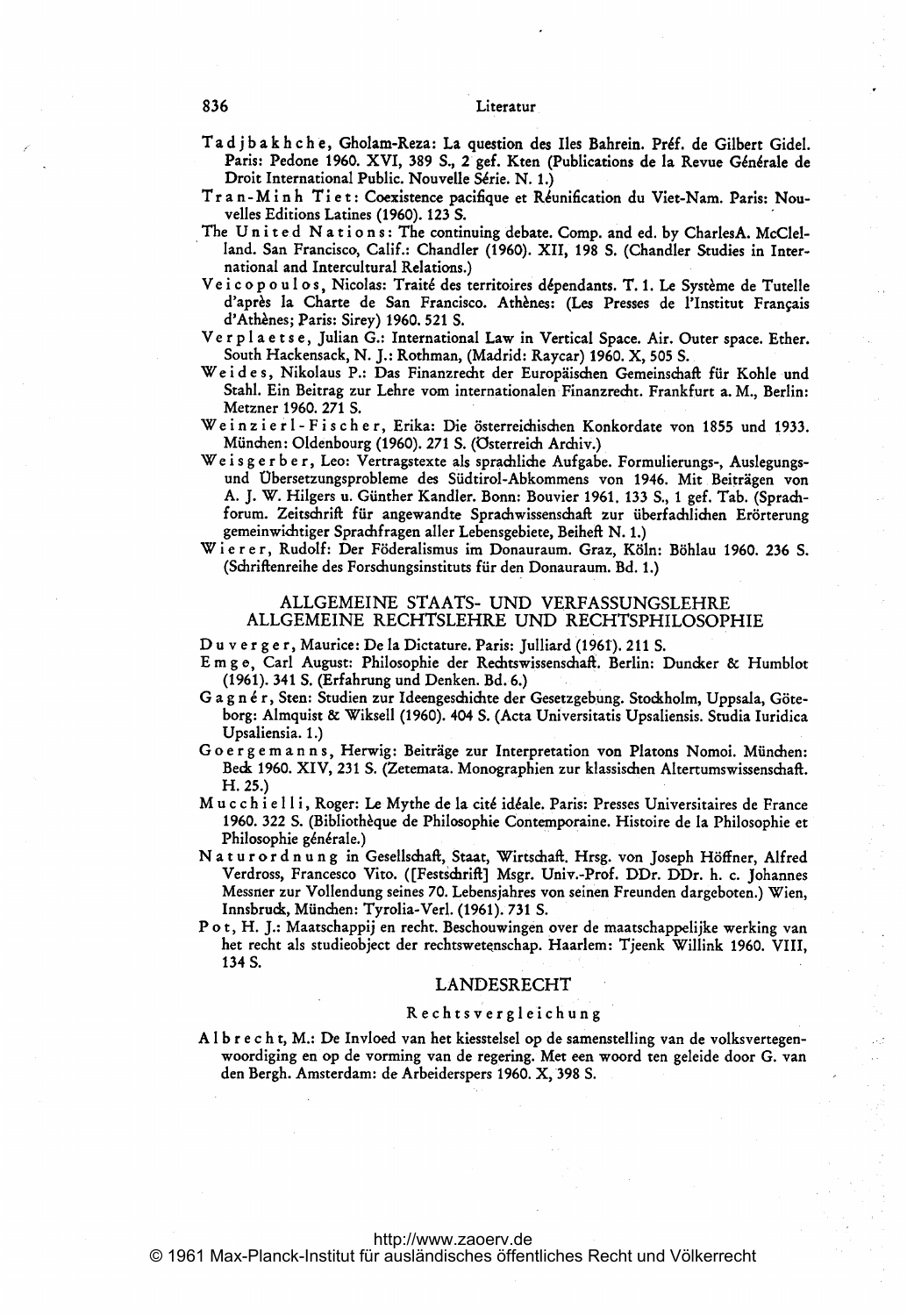- A <sup>t</sup> <sup>o</sup> m <sup>i</sup> <sup>c</sup> Energy and Law. Interamerican Symposium Record on legal and administrative problems 'connected with peaceful atomic energy programs. San Juan, Puerto Rico 16-19 November 1959. Ed. by Jaro Mayda. University School of Law 1960. XI, 258 S.
- D i o g u a r d i , Giuseppe: Le Droit de Grève. Etude de droit constitutionnel comparé. Paris: Pedone 1961. 129 S. \*
- Et udes sur le Fédéralisme. (Directeurs des recherches: Robert R. Bowie [et] Carl J. Friedrich.) P. 1. Paris: Pichon et Durand-Auzias 1960. 699 S. (Bibliothèque de textes et études fédéralistes. T. 3.)
- F u n k, Josef: Die Religion in den Verfassungen der Erde. Kaldenkirchen, Rhld: Steyler Verlagsbuchhandlung (1960). 268 S. (Veröffentlichungen des Missionspriesterseminars St. Augustin. Siegburg. N. 8.) <sup>P</sup> <sup>r</sup> <sup>o</sup> <sup>b</sup> <sup>1</sup> <sup>e</sup> <sup>m</sup> <sup>i</sup> della Pubblica Amministrazione. Ciclo di conferenze promossa dalla Scuola
- nell'anno accademico 1956-1959. Vol. 1-3. Bologna: Zanichelli 1958-1960. (Universitä di Bologna. Scuola di perfezionamento in scienze amministrative.) Ve <sup>r</sup> <sup>f</sup> <sup>a</sup> <sup>s</sup> <sup>s</sup> <sup>u</sup> <sup>n</sup> <sup>g</sup> <sup>s</sup> <sup>r</sup> <sup>e</sup> <sup>c</sup> <sup>h</sup> <sup>t</sup> und Verfassungswirklichkeit. Festschrift für Hans Huber zum
- 60. Geburtstag 24. Mai 1961, dargebracht von Freunden, Kollegen und Schülern und vom Verlag. Bern: Stämpfli 1961. 246 S.

## De u t s c h l a n d (einschl. Sowjetzone bzw. -sektor)

- B <sup>a</sup> <sup>r</sup> <sup>t</sup> <sup>e</sup> <sup>1</sup> t, Christian: Regierungsbildung nach dem Grundgesetz. Marburg 1960: Nolte. XXV, 126 S. Marburg, Rechts- u. Staatswiss. Diss.
- B o <sup>e</sup> h <sup>1</sup> h o <sup>f</sup> <sup>f</sup> Klaus 0: Die gesamtdeutsche Staatsangehörigkeit. Eine Untersuchung über die Probleme der heutigen deutschen Staatsangehörigkeit, des völkerrechtlichen Status Gesamtdeutschlands und der Anerkennung fremder Hoheitsakte. Marburg 1959: Nolte. IX, 184 S. Marburg, Rechts- u. Staatswiss. Diss.
- Entscheidungen des Disziplinarsenats des Oberverwaltungsgerichts für das Land Nordrhein-Westfalen. Hrsg. von Franz Witaschek. Bd. 1. Münster, Westf.: Aschendorff (1961). XIV, 167 S.
- F <sup>e</sup> <sup>s</sup> <sup>t</sup> <sup>s</sup> <sup>c</sup> h <sup>r</sup> <sup>i</sup> <sup>f</sup> <sup>t</sup> Arthur Baumgarten. Berlin: Dt. Zentralverl. 1960. 279 S.
- F <sup>1</sup> <sup>e</sup> <sup>i</sup> <sup>s</sup> <sup>c</sup> h h <sup>a</sup> u <sup>e</sup> r, Carl-August: Die Grenzen der sachlichen Zuständigkeit des Bundesverfassungsgerichtes bei der Kontrolle der gesetzgebenden Gewalt, der Staatsleitung und der politischen Parteien. (Heidelberg: Grosch) 1960. XVIII, 153 S. [photomech. vervielf.] Heidelberg, Jur. Diss.
- Geissler, Heinrich: Das Recht der Kriegsdienstverweigerung nach Art. 4 Abs. III des Grundgesetzes. Reutlingen: Lyra-Druck 1960. XXVI, 175 S. Tübingen, Rechts- u. Wirtschaftswiss. Diss.
- Das Gesetz für die Stunde der Not. Materialien zur Auseinandersetzung über ein Sicherheitserfordernis. Hrsg. vom Bundesministerium des Innern, Bonn. Bonn: Bundesministerium des Innern 1961. 107 S.
- G <sup>o</sup> <sup>t</sup> <sup>t</sup> <sup>s</sup> <sup>c</sup> <sup>h</sup> <sup>a</sup> <sup>1</sup> k, j. W.: Handbuch des Niedersächsischen Wegerechts. Mit wegerechtlichem Alphabet u. Schlagwortverzeichnis. Göttingen: Schwartz (1961). XVI, 602 S. (Schwartz-Handbücher.)
- G <sup>r</sup> <sup>u</sup> <sup>e</sup> <sup>n</sup> <sup>e</sup> w <sup>a</sup> <sup>1</sup> d, Joachim: Das Eigentum und das Eigentumsrecht in der sowjetischen Besatzungszone Deutschlands. Bonn: Röhrscheid 1961. 144 S. (Bonner Rechtswissenschaftliche Abhandlungen. Bd. 49.)
- Hammerstein, Christian von: Das Verhältnis von Bundes- und Landesverfassungsgerichtsbarkeit. (GÖttingen 1960). 106 S. Göttingen, Rechts- u. Staatswiss. Diss.
- Has elau, Klaus: Die Freiheit der Straße als Rechtsproblem. Rechtsnatur der Erlaubnisse und Genehmigungen in der Bundesrepublik Deutschland. Bad Godesberg: Kirschbaum (1960). <sup>194</sup> S. (Schriftenreihe der Arbeitsgemeinschaft Güterfernverkehr im Bundesgebiet. H. 11.)
- H <sup>e</sup> <sup>f</sup> <sup>e</sup> <sup>1</sup> <sup>e</sup> Ludwig Joha= <sup>S</sup> <sup>c</sup> <sup>h</sup> m <sup>i</sup> <sup>d</sup> <sup>t</sup> : Bayerisches Beamtengesetz. Kommentar. (Ges. v. 18. 7. 1960.) (Neuwied, Berlin:) Luchterhand (1961). XX, 599 S.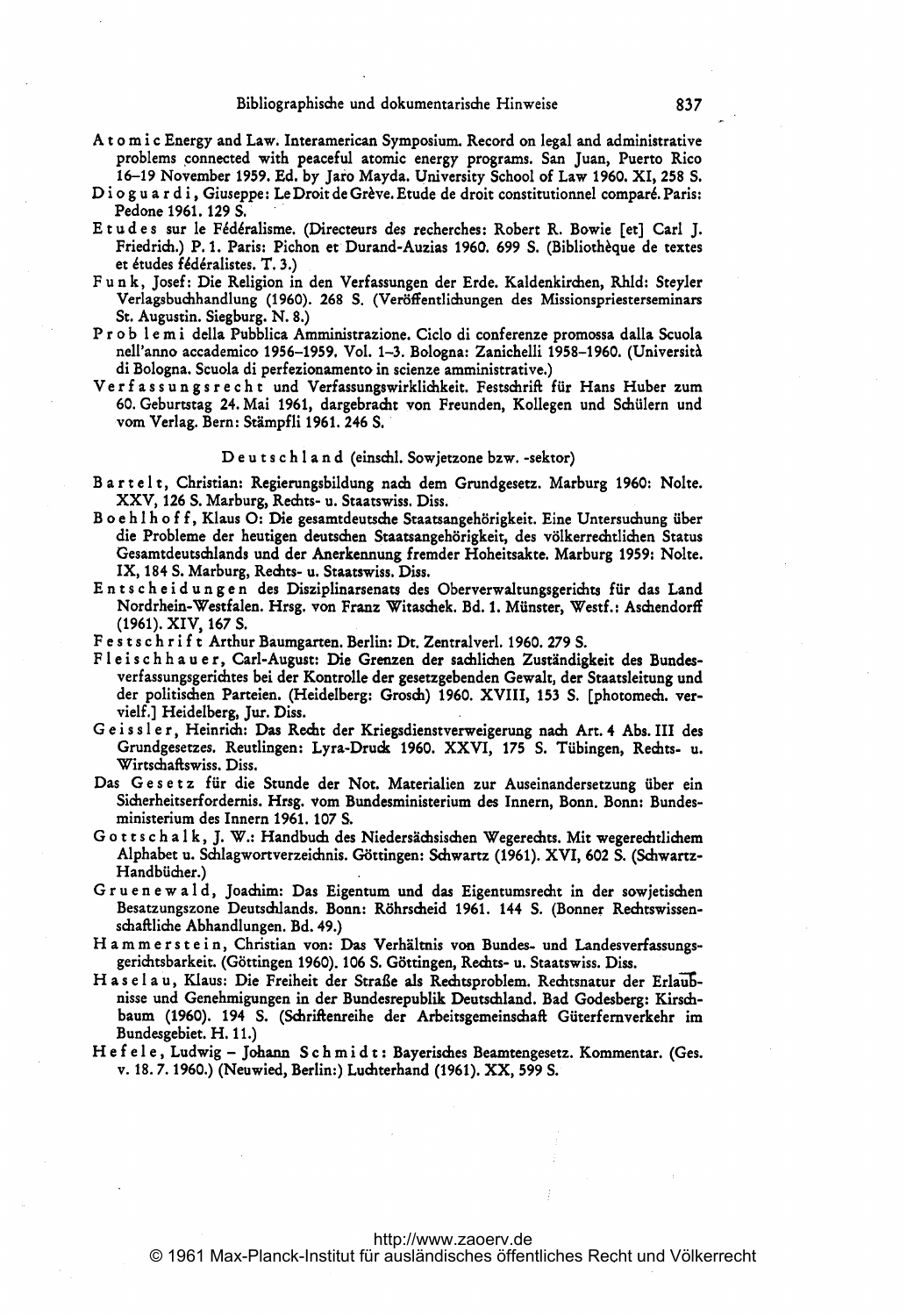## 838 Literatur

- H <sup>e</sup> <sup>1</sup> m <sup>e</sup> <sup>r</sup> t, Otto: Haushalts-, Kassen- und Rechnungswesen. Eine systematische Darstellung und Erläuterung des staatlichen und kommunalen Haushalts- und Kassenrechts, des Rechts der Rechnungslegung und Rechnungsprüfung. Berlin: de Gruyter 1961. XXV, 613S.
- J a n <sup>s</sup> <sup>s</sup> <sup>e</sup> n, Guenter: Der Anspruch auf Entschädigung bei Aufopferung und Enteignung. (Stuttgart:) Kohlhammer (1961). 223 S. (Verwaltung und Wirtschaft. H. 24.)
- K <sup>a</sup> <sup>i</sup> <sup>s</sup> <sup>e</sup> r, Josef: Auslegungsgrundsätze im Steuerrecht. Zugleich ein Beitrag zur rechtstheoretischen Präzisierung der wirtschaftlichen Betrachtungsweise. (Neuwied, Berlin, Darmstadt:) Luchterhand (1960). 105 S.
- K <sup>o</sup> <sup>t</sup> <sup>t</sup> <sup>e</sup> <sup>n</sup> <sup>b</sup> <sup>e</sup> <sup>r</sup> g, Kurt Heinz <sup>S</sup> <sup>t</sup> <sup>e</sup> <sup>f</sup> <sup>f</sup> <sup>e</sup> <sup>n</sup> s: Rechtsprechung zum kommunalen Verfassungsrecht des Landes Nordrhein-Westfalen. <Gemeindeordnung, Amtsordnung, Landkreisordnung, Landschaftsverbandsordnung, Kommunalwahlgesetz.> M. e. Einl. von Wilhelm Henrichs. Sieburg: Reckinger (1956-1960). [Losebl.Ausg.] <sup>M</sup> <sup>a</sup> <sup>t</sup> <sup>t</sup> <sup>e</sup> <sup>r</sup> n, K. H. - Peter <sup>R</sup> <sup>a</sup> <sup>i</sup> <sup>s</sup> <sup>c</sup> <sup>h</sup> : Atomgesetz. Gesetz über die friedliche Verwendung
- der Kernenergie und den Schutz gegen ihre Gefahren vom 23. Dez. 1959 mit den dazu erlassenen Rechtsverordnungen, den einschlägigen Vorschriften des Vertrages zur Gründung der Europäischen Atomgemeinschaft sowie dem übereinkommen über die Haftung gegenüber Dritten auf dem Gebiet der Kernenergie. Berlin, Frankfurt a. M.: Vahlen 1961. XXIII, 434 S.
- M eyerhof f, Hermann Dietrich Oedekoven Hans-Joachim Sch aef er: Schulverwaltungsgesetz und Schulfinanzgesetz in Nordrhein-Westfalen. (Ges. v. 3. 6. <sup>5</sup> 8). Stuttgart: Kohlhammer 1960. 249 S. (Kohlhammer Kommentare.)
- Oechsle, Manfred: Zur wesengemäßen Anwendung der Grundrechte auf juristische Personen des Zivilrechts. Dogmatische Untersuchungen zur Auslegung des Art.19 Abs.III des Grundgesetzes für die Bundesrepublik Deutschland vom 23.Mai 1949. o. 0. 1960. VII, f60 S. Tübingen, Rechts- u. Wirtschaftswiss. Diss.
- Ruethers, Bernd: Streik und Verfassung. [Hrsg. von der] Hans-Böckler-Gesellschaft. Köln: Bund-Verl. 1960. XX, 147 S.
- <sup>S</sup> <sup>c</sup> <sup>h</sup> <sup>i</sup> <sup>e</sup> <sup>d</sup> <sup>e</sup> <sup>r</sup> m <sup>a</sup> <sup>i</sup> r, Rudolf: Einführung in das bayerische Polizeirecht. München, Berlin: Beck 1961. XII, 280 S.
- S <sup>t</sup> a n d k e, Herbert: Gesandtschafts- und Konsularrecht und damit im Zusammenhang stehende gesetzliche Bestimmungen. Loseblatt-Textausgabe m. Anm. u. Sachreg. [Nebst]
- Erg. Lfg. <sup>1</sup> ff. Bd. 1. 2. Berlin: Deutscher Zentralverl. 1960. [Losebl.Ausg.] We <sup>b</sup> <sup>e</sup> r, Werner Ulrich <sup>S</sup> <sup>c</sup> <sup>h</sup> <sup>e</sup> <sup>u</sup> <sup>n</sup> <sup>e</sup> <sup>r</sup> Rolf <sup>D</sup> <sup>i</sup> <sup>e</sup> <sup>t</sup> <sup>z</sup> : Koalitionsfreiheit. Drei Rechtsgutachten. Berlin, Frankfurt a. M.: Vahlen 1961. IX, 126 S.

## Frankreich

- A <sup>11</sup> <sup>a</sup> <sup>r</sup> d, Ren6: Le Droit administratif du domaine public et de la voirie. Demaine public. des eaux. Législation de l'électricité. Paris: Ed. Eyrolles 1961. XIII, 241 S. (Collection Voirie, Législation de l'urbanisme. Législation et exploitation des carrières. 102 1004115<br>ine public.<br>Législation<br>(Collection des cours de l'Ecole Chez Soi.)
- Aureglia, Louis: Contribution à l'histoire constitutionnelle de Monaco. Chambéry: Impr. Réunies (1960). 377 S. (Etudes Monégasques. 4.)
- Bonnet, Georges: Le Quai d'Orsay sous trois républiques 1870-1961. Paris: Fayard (1961). 519 S. (Les Grandes Etudes contemporaines.)
- Boulbès, R.: Nationalité française. Paris: Sirey (1960). 166 S. (Contrats ou le droit pratique. 12.)
- L'Et a b l issement de la Cinquième République: Le Réferendum de septembre et les élections de novembre 1958. Préf. de Jean Touchard. Paris: Colin 1960. XXIII, 390 S., <sup>11</sup> Kten (Association Frangaise de Science Politique.) (Cahiers de la Fendation Nationale des Sciences Politiques. Parties et 61ections. 109.)
- La l u m i è r e, Pierre: L'Inspection des finances. Préf. de Maurice Duverger. Paris: Presses Universitaires de France 1959. VIII, 227 S.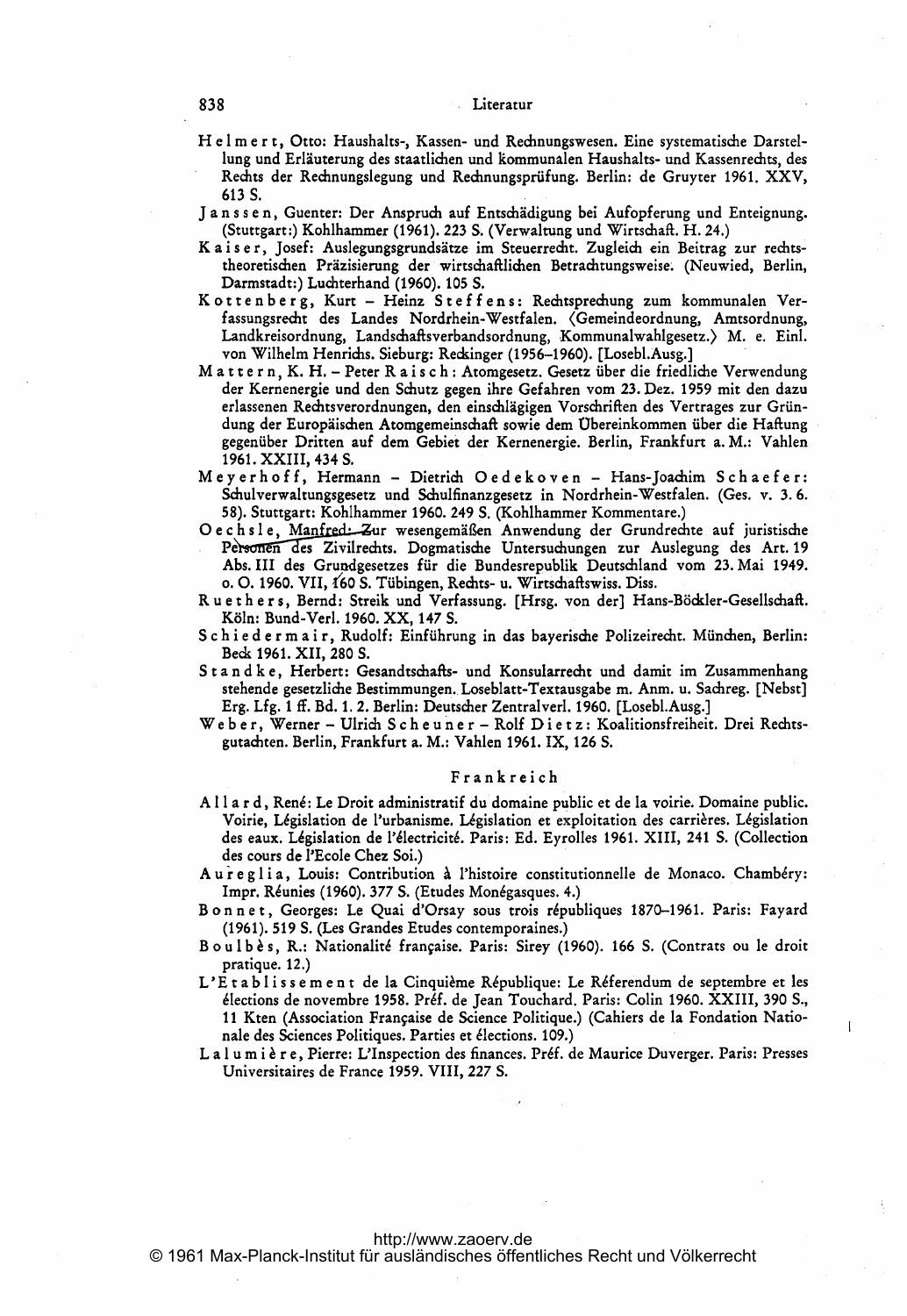- Nicolas, Yves: Le nouveau Régime de l'expropriation. Préf. de P.-L. Josse. Paris: Berger-Levrault 1960. 295 S. (L'Administration nouvelle. Série Urbanisme et aménagement du territoire.)
- R o u s s e t, Michel: L'Idee de puissance publique en droit administratif.... Préf. de André Mathiot. (Thèse de droit 1959.) Paris: Dalloz 1960. 269 S. (Essais et travaux. Collection publ. par la Faculté de Droit [e. a.] de l'Université de Grenoble. 15.)
- Singer, J.: Le Maire et ses pouvoirs de police. (Paris:) Sirey 1960. 584 S. (L'Administration départementale et communale.)

#### Großritannien und Commonwealth

- Horn, D(avid] B(ayne]: The British Diplomatic Service 1689-1789. Oxford: At the Clarendon Press 1961. XV, 324 S.
- Jeffries, Charles Sir: Transfer of Power. Problems of the passage to self-government. London: Pall Mall Press (1960). 148 S.
- 0 <sup>p</sup> <sup>p</sup> <sup>e</sup> <sup>r</sup> m <sup>a</sup> <sup>n</sup> n, Thomas: Britisches Unterhauswahlrecht und Zweiparteiensystem. Karlsruhe: Müller 1961. XIII, 151 S.
- R <sup>o</sup> <sup>t</sup> <sup>c</sup> <sup>h</sup> <sup>i</sup> <sup>I</sup> d, Donald S.: Toward Unity in Africa. A study of federalism in British Africa. Forew. by Gwendolen Carter. 'Washington, D. C.: Public Affairs Press (1960). VI, 224 S.
- Setalyad, M.: The Common Law in India. Publ. under the auspices of the Hamlyn Trust, London: Stevens 1960. VIII, 227 S. (The Hamlyn Lectures. Series 12.)
- Strachey, John: The End of Empire. (1st United States ed.) New York: Random House (1960). 351 S.
- Wh <sup>e</sup> <sup>a</sup> <sup>r</sup> e, K. C.: The Constitutional Structure of the Commonwealth. Oxford: At the Clarendon Press 1960. XIV, 201 S.
- Wr <sup>i</sup> <sup>g</sup> <sup>g</sup> <sup>i</sup> <sup>n</sup> s, W. Howard: Ceylon: Dilemmas of <sup>a</sup> New Nation. Princeton, N. J.: Princeton Univ. Press. 1960. XIII, 505 S.

#### Sonstige westeuropäische Staaten

- Corsini, Vincenzo: Codice diplomatico consolare. Vol. 1. La Organizzazione. Le funzioni. Le persone. Milano: Giuffrè, 1960. V, 1141 S.
- C o r t e Costituzionale. Sentenze concernenti la Regione Siciliana. Atti processuali. [Vol.] 1. (1957). 2. (1957). Milano: Giuffri 1960. (Regione Siciliana. Istituto die Studi giuridici <sup>e</sup> politici sulla Regione \*Luigi Sturzo\*, Palermo.) Ferreira Semedo, Joib - Ant6nio Manuel Da Costa M oreira: Estatuto do
- funcionalismo ultramarino. Anotado (incluindo a reforma de vencimentos constante do decreto N. 40: 709, de 31 de julho de 1956 e diplomas orgânicos dos serviços autónomos). 2. ed., actualizada, aumentada <sup>e</sup> revista. [Lisboa:] Coimbra 1960. 755 S.
- G o n ç a l v e s, Henriques: A Presidência de Conselho e a Organização dos seus Serviços. Lisboa: (Centro Gráfico de Famalicão) 1960. XVI, 269 S.
- Keller, Adolf: Die Kritik, Korrektur und Interpretation des Gesetzeswortlautes. (Ziircher Diss.) Winterthur: Keller 1960. XXX, <sup>305</sup> S.
- Ky r i a c o p o u l o s, Elie G.: Les Constitutions de la Grèce. Athènes: Impr. Nationale 1960.895 S.
- Nigro, Mario: L'Appello nel processo amministrativo. 1. Milano: Giuffrè 1960. XXI, 566 S. (Pubblicazioni dell'Istituto di scienze giuridiche, economiche, politiche <sup>e</sup> sociali della Università de Messina. N. 56.)
- Nordisk Domssamling (N. Ds.) Red.: C. Bang, Aleksis Ekholm. Argang 1. 2. 1958. 1959. (Oslo:) Universitetsforlaget (1959-1960). (Nordische Urteilssammlung.]
- 0 <sup>p</sup> <sup>s</sup> <sup>t</sup> <sup>e</sup> <sup>I</sup> <sup>I</sup> <sup>e</sup> <sup>n</sup> aangeboden aan Prof. Mr. Dr. G[eorge] van den Bergh ter gelegenheid van zijn aftreden als hoogleraar in het Nederlandse Staatsrecht aan de Universiteit van Amsterdam. Alphhen aan den Rijn: Samson 1960. 294 S.
- P <sup>o</sup> <sup>e</sup> 1, J. van de: Een Staatsrechtelijk Labyrint. Een bezinning op moderne opvattingen in